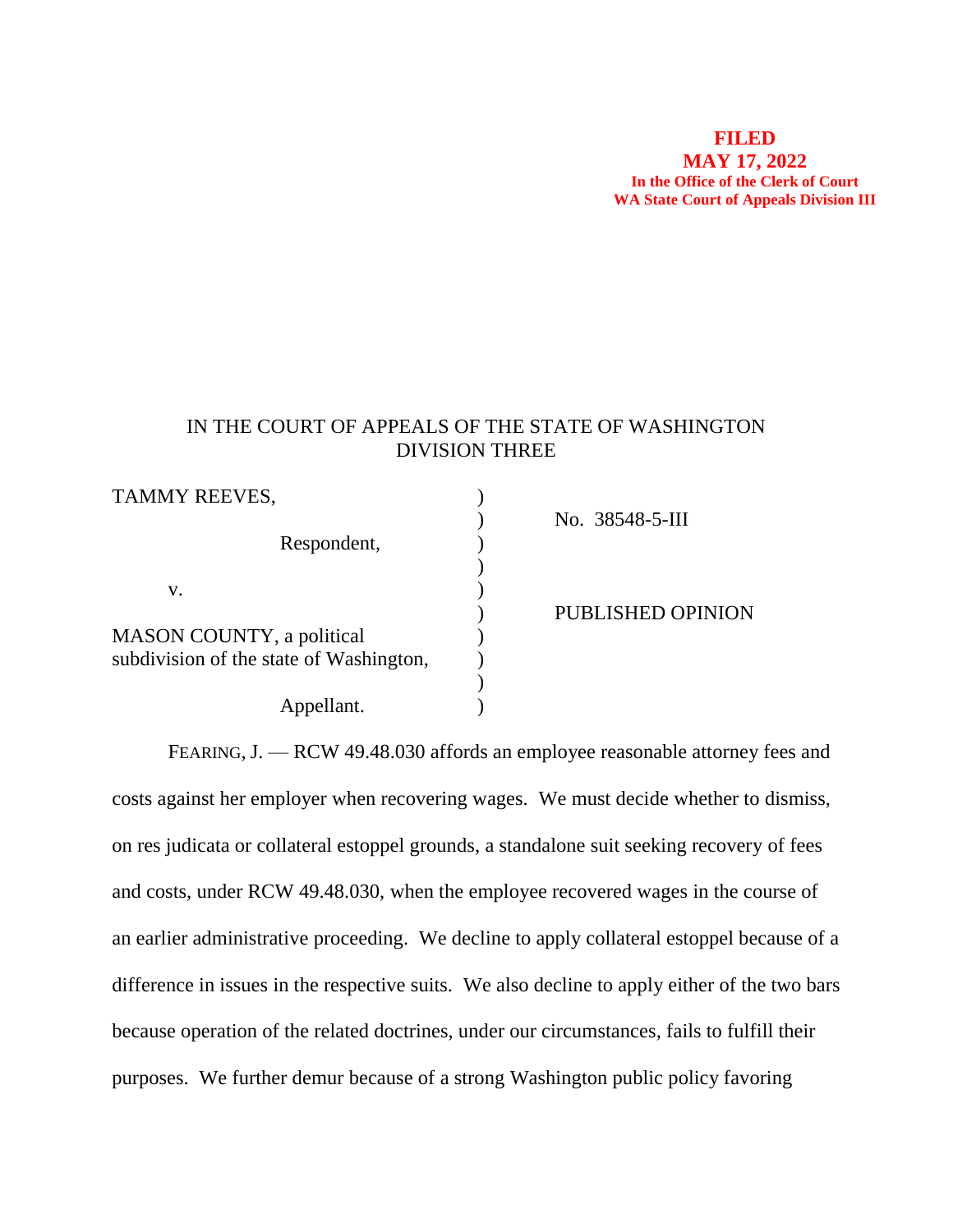employees owed wages. We thereby affirm the superior court's award of reasonable attorney fees and costs to Tammy Reeves for attorney services incurred when seeking relief against Mason County for whistleblower retaliation before the Office of Administrative Hearings (OAH) and appeals of OAH rulings to the superior court.

#### **FACTS**

Mason County Sheriff's Office Corrections Officer Tammy Reeves claims she lost a promotion because of whistleblowing activity. The claim underwent numerous hearings before OAH and appeals of OAH rulings to the superior court. Reeves filed the present suit after the conclusion of proceedings before OAH.

On February 24, 2014, during her tenure as a correctional officer with the Mason County Sheriff's Office, Reeves submitted a complaint with the Mason County human resources manager. She alleged that the sheriff office's management subjected employees to verbal abuse, denied officers training opportunities, and ignored pervasive problems at the jail.

Later in 2014, Tammy Reeves applied for one of four open positions for corporal at the Mason County Sheriff's Office. The Mason County sheriff decided who to promote. He did not promote Reeves. Reeves believed that the sheriff denied her the promotion because of her human resources complaint.

On September 26, 2014, Tammy Reeves filed a complaint with Mason County's Prosecuting Attorney's Office that alleged a wrongful denial of a promotion in violation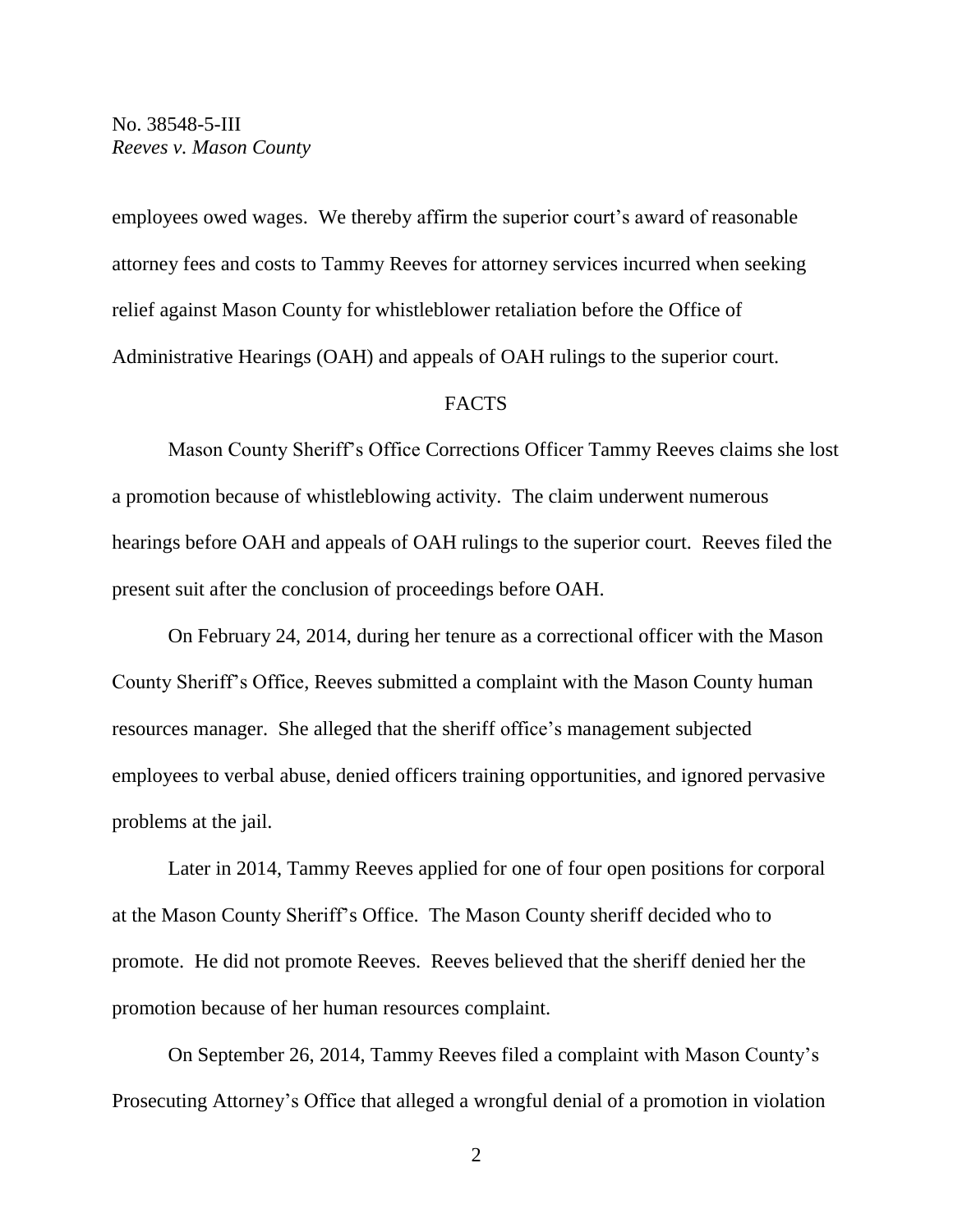of the Local Government Whistleblower Protection Act, chapter 42.41 RCW. On October 24, 2014, Reeves requested that Mason County refer her complaint to OAH for an evidentiary hearing. Pursuant to RCW 42.41.040, the county complied with Reeves' request.

In March 2015, OAH Administrative Law Judge (ALJ) Jeffrey Friedman conducted an evidentiary hearing to address Tammy Reeves' complaint. On April 15, 2015, ALJ Friedman entered an order that concluded Mason County had retaliated against Reeves. In addition to other relief, ALJ Friedman awarded Reeves attorney fees and costs incurred through April 15, 2015, in the amount of \$32,745.03 pursuant to RCW 42.41.040(7). The statute allows the ALJ, at the judge's discretion, to "award costs" and reasonable attorney' fees to the prevailing party."

Mason County appealed ALJ Jeffrey Friedman's ruling to the Thurston County Superior Court. The superior court ruled that the evidence supported the ALJ's findings of fact, but the ALJ had applied an erroneous legal test. The superior court remanded for additional findings.

On remand, OAH assigned the rehearing to ALJ Lisa Dublin. ALJ Dublin issued new findings of fact and concluded that the evidence failed to establish that the Mason County sheriff knew that Tammy Reeves had complained about the sheriff's office. Therefore, ALJ Dublin ruled in favor of Mason County.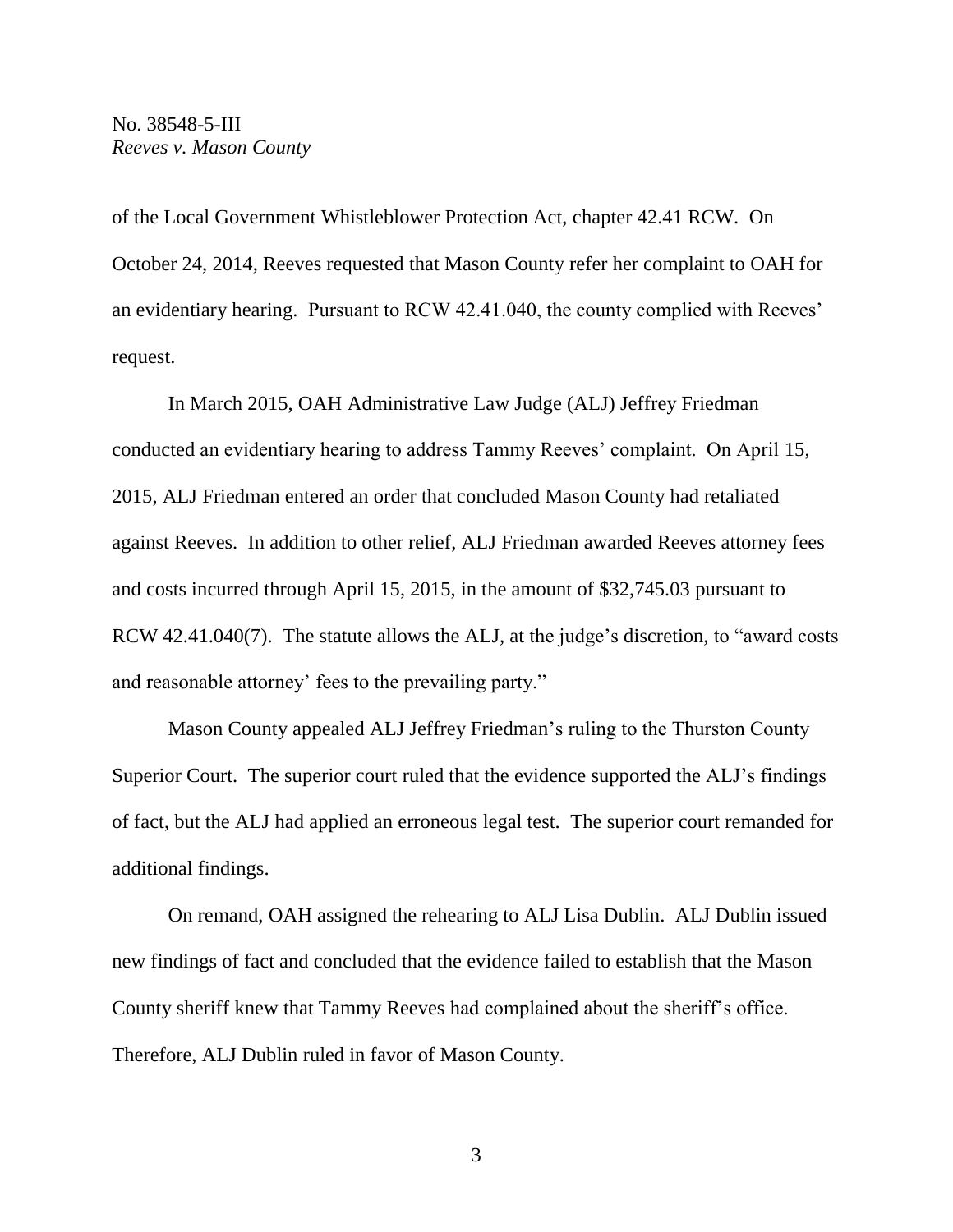Tammy Reeves appealed ALJ Lisa Dublin's order to the superior court. The superior court ruled that, because it previously upheld ALJ Jeffrey Freidman's findings of fact, ALJ Dublin erred by entering findings contrary to those of ALJ Freidman. The court reversed ALJ Dublin's order and remanded for another hearing before an ALJ other than Lisa Dublin.

On the second remand, OAH assigned the case to ALJ Johnette Sullivan. On March 19, 2020, ALJ Sullivan entered a final order concluding that Mason County retaliated against Tammy Reeves in violation of the county's whistleblower policy. ALJ Sullivan awarded Reeves monetary relief in the amount of \$7,462.80. ALJ Sullivan also reinstated Reeves' original award of attorney fees and costs in the amount of \$32,745.03, which expenses she incurred through April 15, 2015. ALJ Sullivan also awarded reasonable attorney fees and costs incurred by Reeves during the second remand proceedings before Sullivan. ALJ Johnette Sullivan concluded, however, that she lacked authority to award reasonable attorney fees to Reeves for services performed by Reeves' counsel during judicial review by the Thurston County Superior Court and during remand proceedings before ALJ Lisa Dublin. ALJ Sullivan did not explain why she lacked authority to grant Reeves attorney fees incurred on judicial review and before ALJ Lisa Dublin.

ALJ Johnette Sullivan's final order informed Tammy Reeves that she could move for reconsideration of the order within ten days or seek judicial review of her decision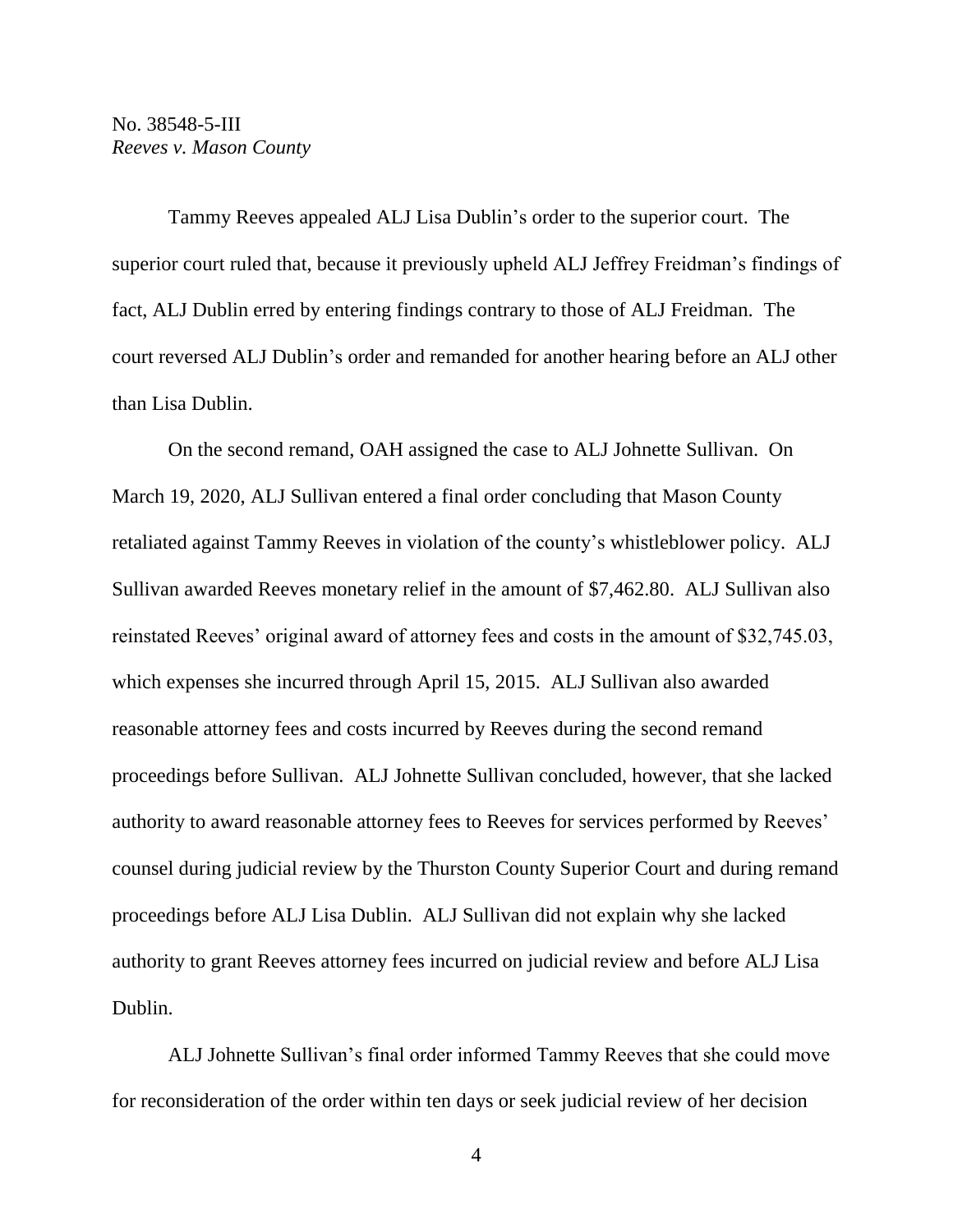with the superior court. ALJ Sullivan also instructed Reeves to submit an accounting for costs and attorney fees incurred after September 7, 2018, the date on which the superior court ordered the second remand. ALJ Sullivan ultimately granted Reeves an additional \$6,550 in attorney fees and costs incurred between June 24, 2019 and December 18, 2019, dates during which the case was on remand before ALJ Sullivan.

On March 27, 2020, Tammy Reeves' counsel e-mailed Mason County a letter demanding that the county pay Reeves \$136,725.59 in attorney fees and costs by March 31, 2020. Counsel announced Reeves' intent to file suit against Mason County if the county refused to pay a full recovery of fees and costs under RCW 49.48.030. During OAH proceedings, Reeves had only requested reasonable attorney fees and costs pursuant to RCW 42.41.040.

On April 2, 2020, Tammy Reeves' counsel sent Mason County a second e-mail with an attached motion for reconsideration that counsel alleged would soon be filed. The motion argued that ALJ Johnette Sullivan incorrectly claimed that she lacked authority to award Reeves attorney fees and costs other than from September 7, 2018 to December 19, 2019. Reeves never filed this motion for reconsideration or filed an appeal to the superior court.

#### **PROCEDURE**

On August 3, 2020, more than four months after ALJ Johnette Sullivan's final order awarding Tammy Reeves part of her attorney fees and costs, Reeves filed this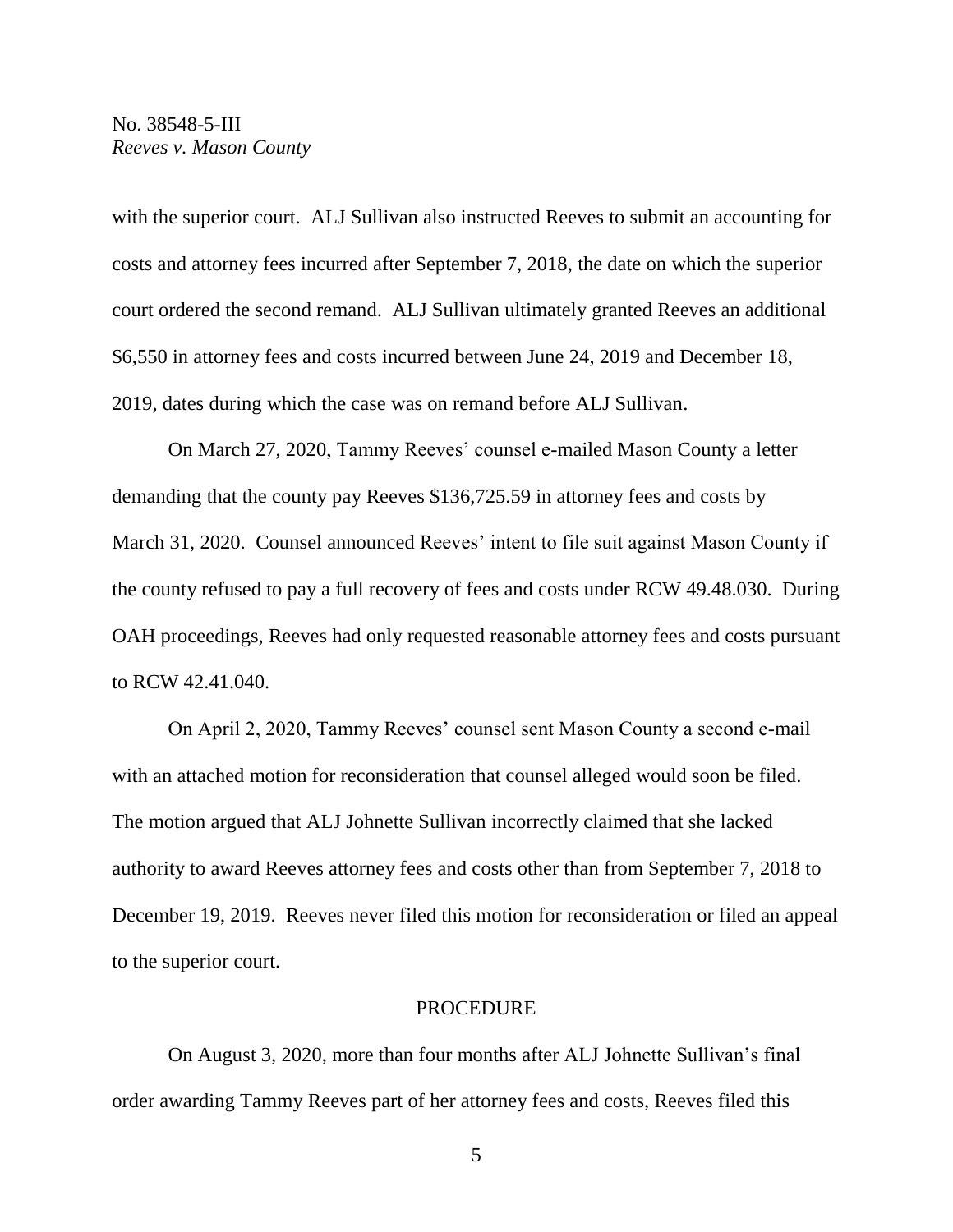collateral suit in Thurston County Superior Court. Reeves seeks recovery, under RCW 49.48.030, of those attorney fees denied her by ALJ Sullivan.

Mason County filed a motion seeking summary judgment and sanctions against Tammy Reeves pursuant to CR 11. The county argued that Reeves' complaint constituted an untimely appeal of ALJ Johnette Sullivan's final order, and thus the superior court lacked jurisdiction to hear the complaint. The county further argued that, as a collateral suit, res judicata and collateral estoppel barred Reeves' complaint. The county attached, to its motion, a copy of Reeves' counsel's e-mail transmission from March 27, 2020. The county labeled the document "ER 408 Communication." Clerk's Papers (CP) at 51.

In her response to Mason County's motion for summary judgment, Tammy Reeves objected to the county's filing of her counsel's March 27, 2020 e-mail communication. She argued that, as a settlement proposal, the document was inadmissible pursuant to ER 408.

The superior court denied Mason County's motions. Thereafter, Tammy Reeves filed a motion seeking recovery of attorney fees incurred in her whistleblower proceeding, but not awarded by ALJ Johnette Sullivan. In response to this motion, the superior court concluded that RCW 49.48.030 allowed Reeves to appeal ALJ Johnette Sullivan's order or bring a separate suit. The superior court also determined that res judicata and collateral estoppel did not bar Reeves' collateral suit. The superior court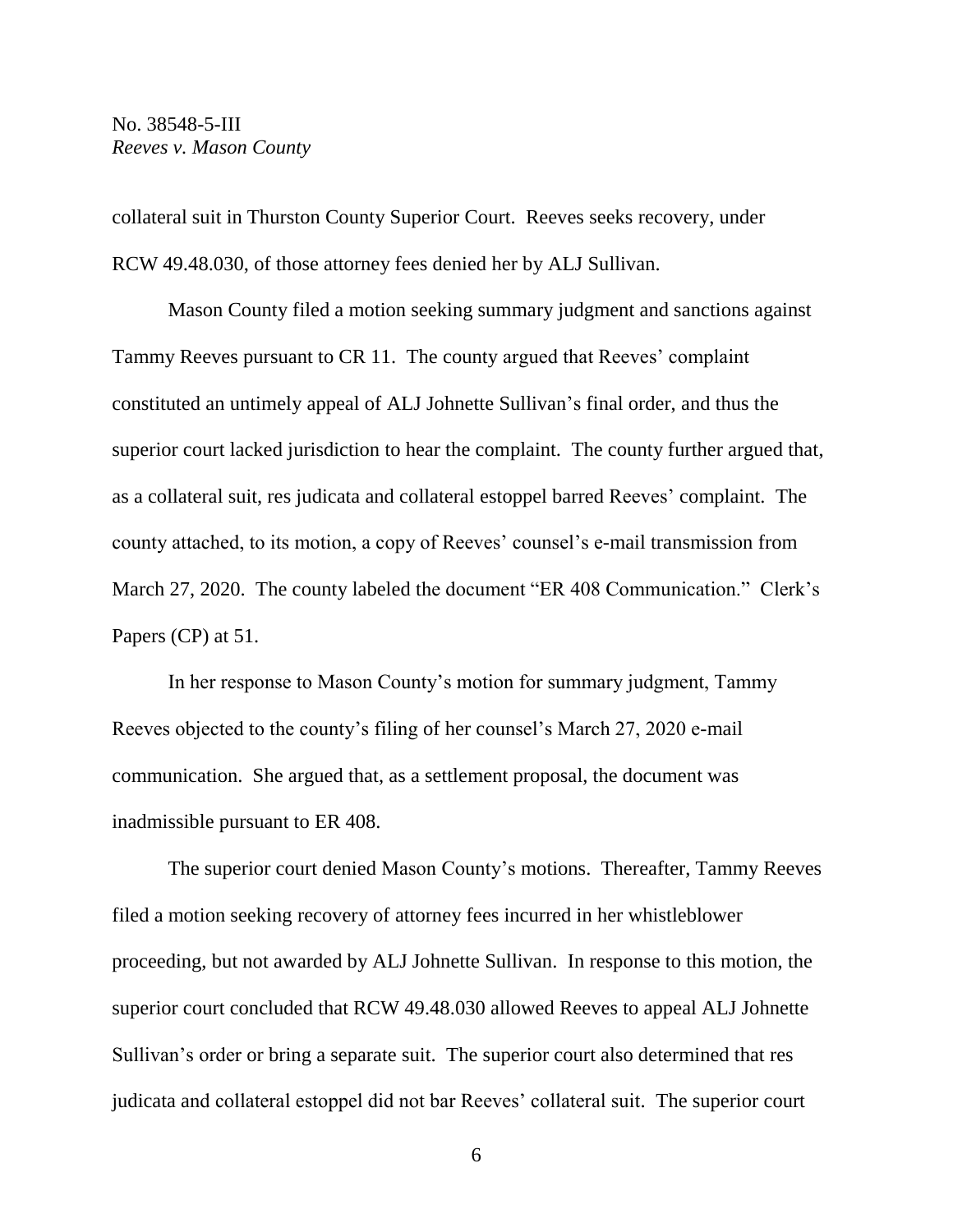never addressed Reeves' motion to strike the demand e-mail. The superior court awarded Reeves reasonable attorney fees and costs totaling \$161,415.

# LAW AND ANALYSIS

On appeal, Mason County repeats its justifiable arguments that res judicata and collateral estoppel bar Tammy Reeves' separate action in superior court for recovery of reasonable attorney fees and costs since she could have appealed ALJ Johnette Sullivan's ruling denying in part her fees and costs. Mason County impliedly, if not expressly, concedes that ALJ Sullivan erroneously denied an award of fees for services performed by Reeves' counsel before the superior court and before ALJ Lisa Dublin. The county does not object to the amount of fees awarded by the superior court as unreasonable.

As she did before the superior court, Tammy Reeves asks that this court strike from the record her counsel's March 27, 2020 correspondence to Mason County. She contends that ER 408 bars the admission and consideration of a settlement demand letter. Because we deem the letter unimportant to our ruling, we repeat the superior court's wise disregard of the request.

Mason County's appeal demands extended rumination about the purposes behind the related doctrines of collateral estoppel and res judicata and commands a brief contemplation of the legislative policy underlying the controlling statute, RCW 49.48.030. We also assimilate two Washington Supreme Court decisions, *Arnold v. City*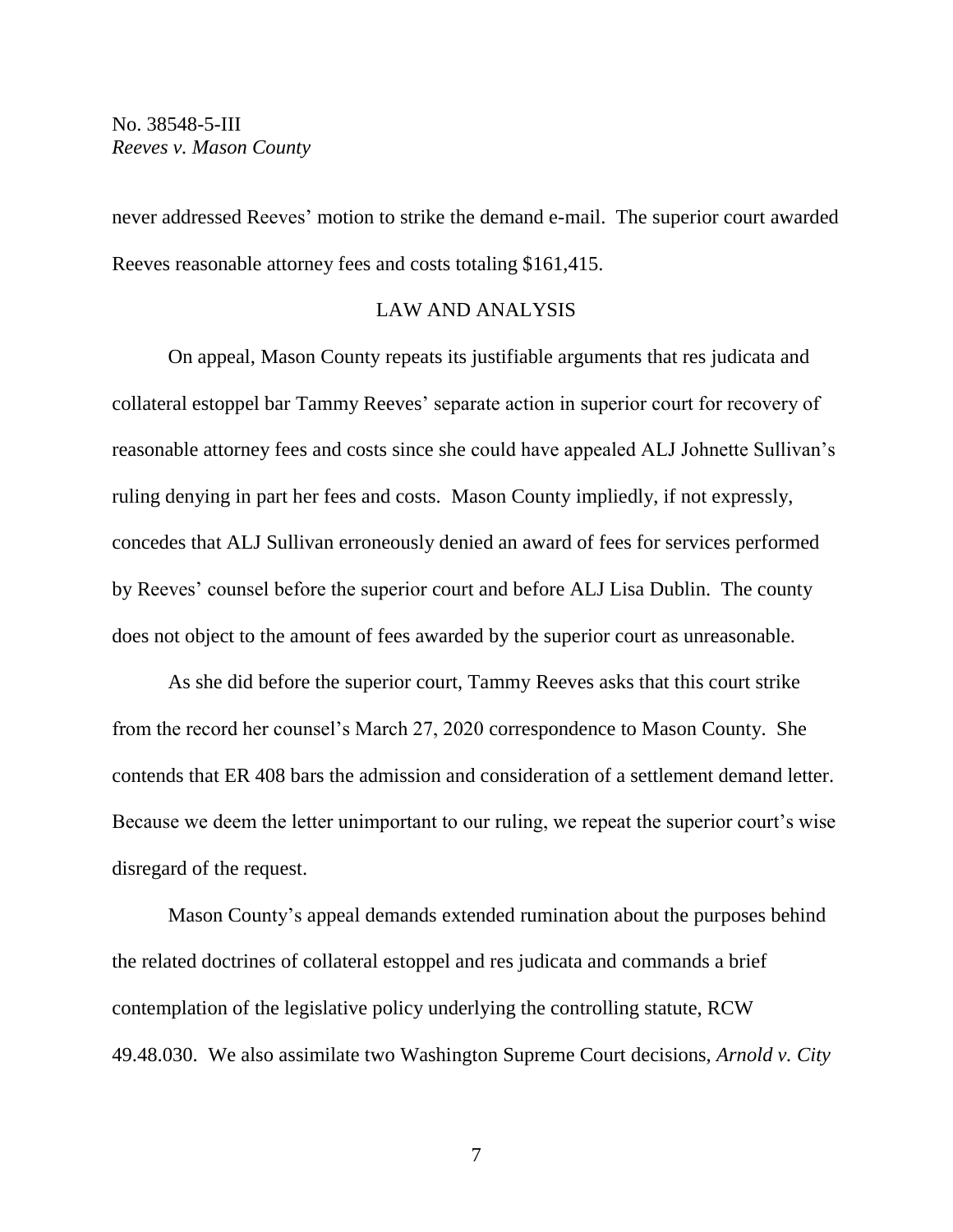*of Seattle*, 185 Wn.2d 510, 374 P.3d 111 (2016) and *International Association of Fire Fighters, Local 46 v. City of Everett*, 146 Wn.2d 29, 42 P.3d 1265 (2002).

#### RCW 49.48.030

Before the OAH, Tammy Reeves sought recovery of her attorney fees pursuant to RCW 42.41.040(7). As previously noted, this statutory subsection allows an ALJ, at her discretion, to grant the prevailing party reasonable attorney fees and costs in an administrative action against a local government for retaliation against a whistleblower. Reeves does not assert RCW 42.41.040(7) in her superior court action, perhaps because an award of fees is discretionary under the statute. Reeves did not assert RCW 49.48.030 before the OAH. In this appeal, Mason County does not forward as defenses the failure to exhaust administrative remedies or the failure to preserve an argument for review by the superior court.

RCW 49.48.030 declares, in pertinent portion:

In any action in which any person is successful in recovering judgment for wages or salary owed to him or her, reasonable attorney's fees, in an amount to be determined by the court, *shall be assessed* against said employer or former employer.

(Emphasis added.) Washington decisions repeatedly promote a generous application of RCW 49.48.030 to the benefit of employees.

Washington maintains a long and proud history of being a pioneer in the protection of employee rights. *Drinkwitz v. Alliant Techsystems, Inc.*, 140 Wn.2d 291,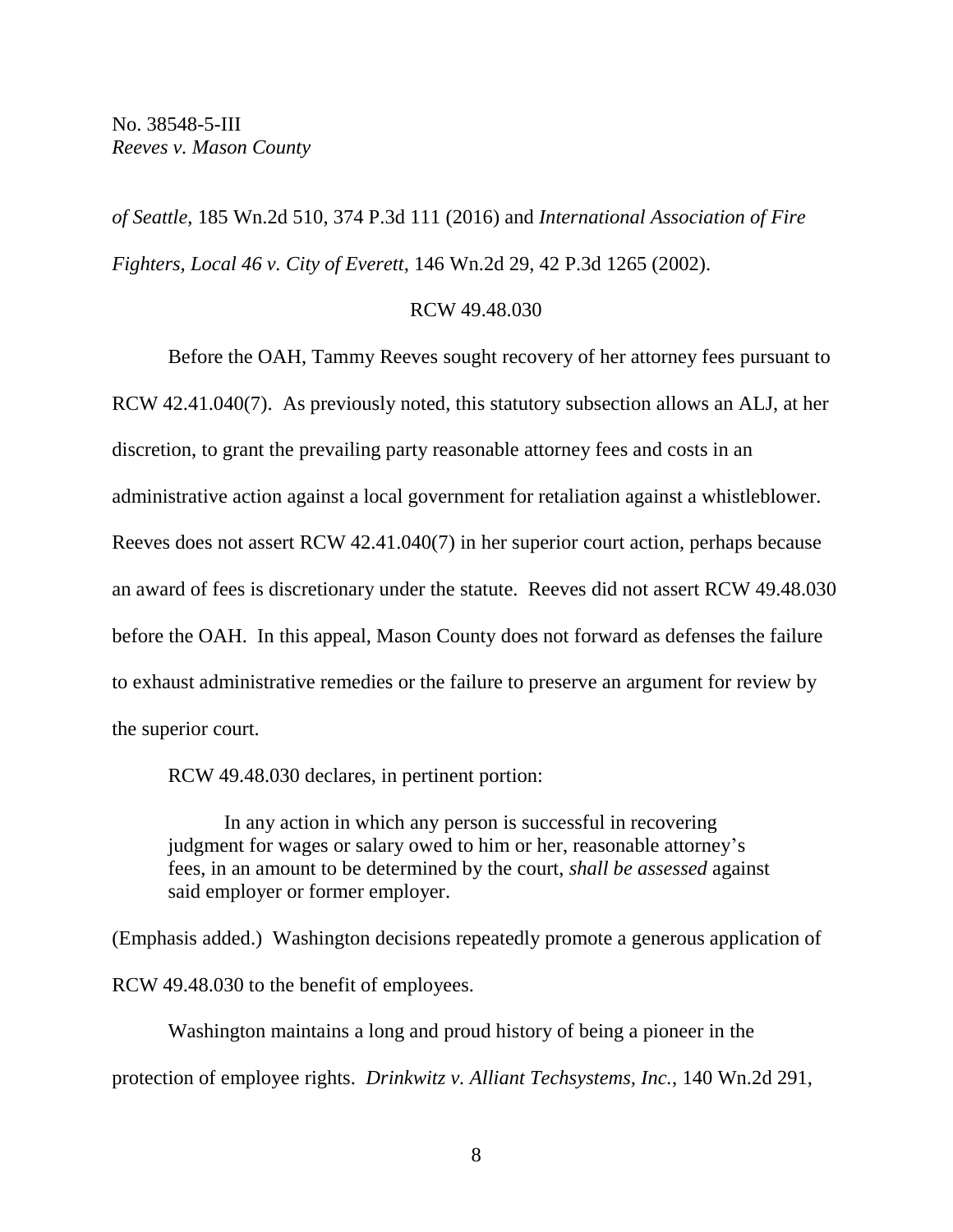300, 996 P.2d 582 (2000). The Washington Legislature has evidenced a strong policy in favor of payment of wages due employees by enacting a comprehensive statutory scheme to ensure payments of wages. *Schilling v. Radio Holdings, Inc.*, 136 Wn.2d 152, 157, 961 P.2d 371 (1998). This scheme includes RCW 49.48.030, a statute authorizing an award of attorney fees to provide incentives for aggrieved employees to assert their statutory rights. *Hume v. American Disposal Co.*, 124 Wn.2d 656, 673, 880 P.2d 988 (1994). RCW 49.48.030 seeks to encourage workers to pursue claims even though the amount of recovery may be small. *Schilling v. Radio Holdings, Inc.*, 136 Wn.2d 152, 159 (1998).

Courts must construe RCW 49.48.030, a remedial statute, liberally in favor of the employee. *International Association of Fire Fighters, Local 46 v. City of Everett*, 146 Wn.2d 29, 34 (2002); *Gaglidari v. Denny's Restaurants, Inc.*, 117 Wn.2d 426, 450-51, 815 P.2d 1362 (1991). A liberal construction requires that the coverage of the statute's provisions be charitably construed in favor of the employee and that its exceptions be narrowly confined. *International Association of Fire Fighters, Local 46 v. City of Everett*, 146 Wn.2d 29, 34 (2002); *Peninsula School District No. 401 v. Public School Employees of Peninsula*, 130 Wn.2d 401, 407, 924 P.2d 13 (1996). The statute must be liberally construed to advance the legislature's intent to protect employee wages and assure payment. *International Association of Fire Fighters, Local 46 v. City of Everett*, 146 Wn.2d 29, 35 (2002).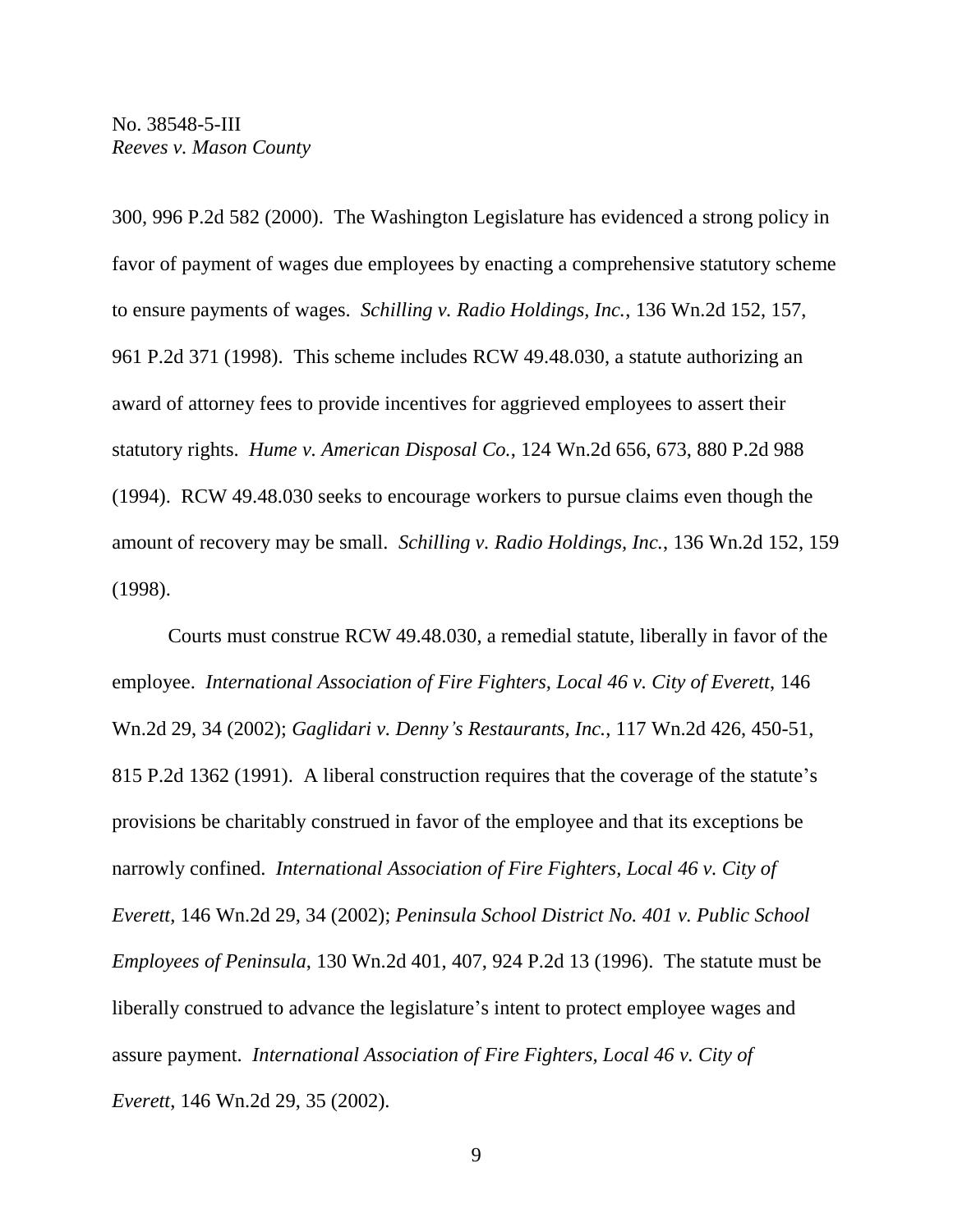Tammy Reeves brings a separate action for recovery of some of her attorney fees incurred in an earlier legal proceeding. RCW 49.48.030 affords the employee a standalone suit to recover attorney fees incurred in a previous proceeding. *International Association of Fire Fighters, Local 46 v. City of Everett*, 146 Wn.2d 29, 44 (2002). Public employees, such as Reeves, are beneficiaries of the fee provision. *McIntyre v. State*, 135 Wn. App. 594, 599, 141 P.3d 75 (2006). An employee may recover for a successful claim for wages before an administrative body. *Arnold v. City of Seattle*, 185 Wn.2d 510 (2016).

#### Collateral Estoppel

We turn from the protection of employees and their wages to the protection of persons from multiple suits. The law rests the latter protection on the related, but distinct, doctrines of res judicata and collateral estoppel. Mason County insists either or both doctrines must lead to the dismissal of Tammy Reeves' superior court cause of action.

Collateral estoppel and res judicata are equitable doctrines that preclude relitigation of already determined causes. *Bordeaux v. Ingersoll Rand Co.*, 71 Wn.2d 392, 395-96, 429 P.2d 207 (1967). Both doctrines share a common goal of judicial finality. *State v. Dupard*, 93 Wn.2d 268, 272, 609 P.2d 961 (1980). The two doctrines are distinguishable in scope. Collateral estoppel precludes relitigation of issues and res judicata stems relitigation of claims. *Christensen v. Grant County Hospital District No.*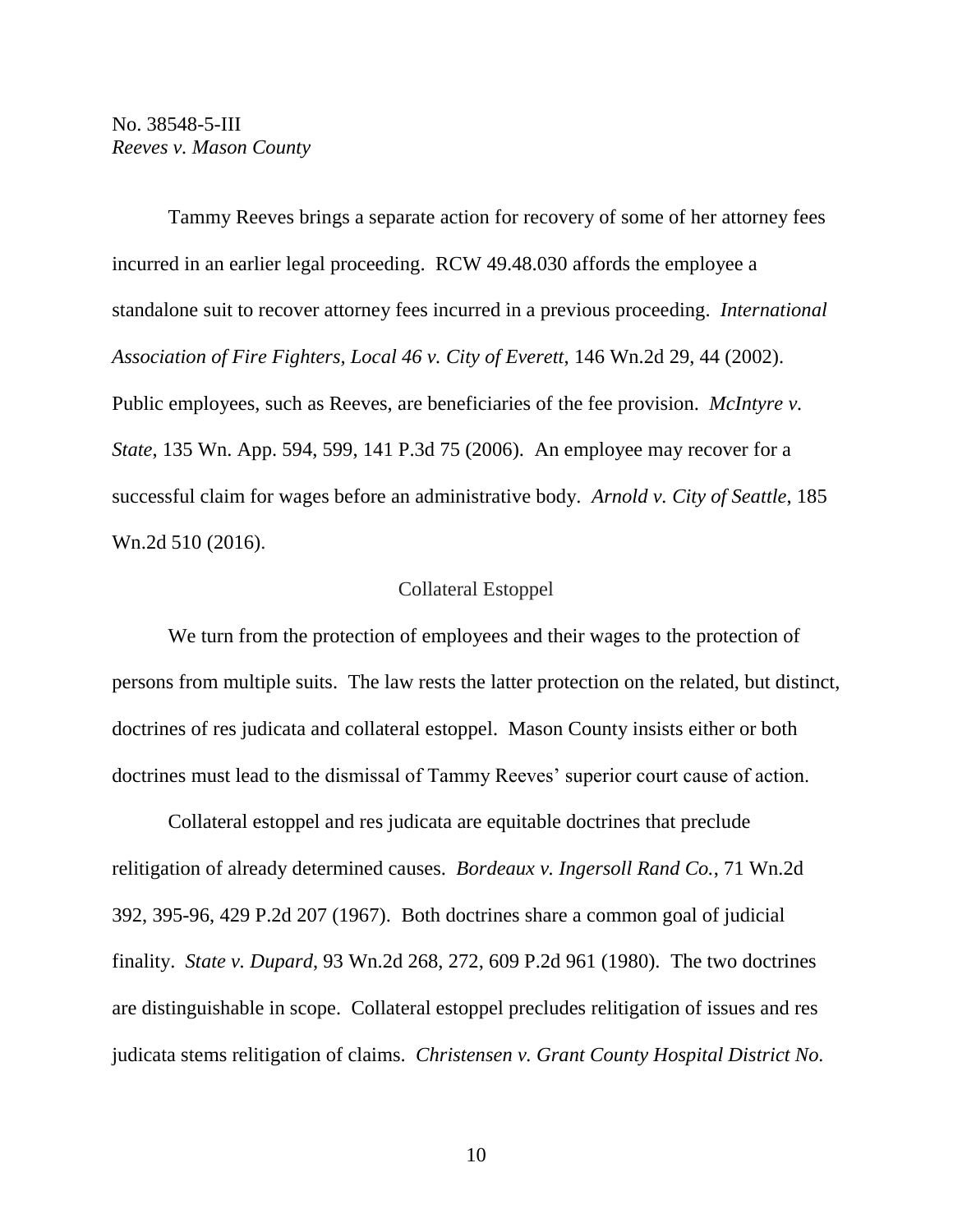*1*, 152 Wn.2d 299, 306, 96 P.3d 957 (2004); *Loveridge v. Fred Meyer, Inc.*, 125 Wn.2d 759, 763, 887 P.2d 898 (1995).

Mason County seeks to benefit from Tammy Reeves' previous claim before the OAH. Decisions of administrative agencies may be accorded preclusive effect in subsequent litigation. *Luisi Truck Lines, Inc. v. Utilities & Transportation Commission*, 72 Wn.2d 887, 435 P.2d 654 (1967).

We first analyze the operation of collateral estoppel. The doctrine of collateral estoppel prevents a party from relitigating issues raised and litigated by the party in an earlier proceeding. *Reninger v. Department of Corrections*, 134 Wn.2d 437, 449, 951 P.2d 782 (1998). Collateral estoppel aims to prevent relitigation of already determined causes, curtail multiplicity of actions, prevent harassment in the courts, stem inconvenience to the litigants, and promote judicial economy. *State v. Dupard*, 93 Wn.2d 268, 272 (1980). Collateral estoppel is an affirmative defense. *State Farm Mutual Automobile Insurance Co. v. Avery*, 114 Wn. App. 299, 304, 57 P.3d 300 (2002). The party asserting collateral estoppel bears the burden of proof. *State Farm Mutual Automobile Insurance Co. v. Avery*, 114 Wn. App. 299, 304 (2002).

Washington employs a four-part test to determine whether previous litigation should be afforded collateral estoppel effect in a subsequent litigation. The party asserting collateral estoppel must prove: (1) the issue decided in the prior adjudication is identical to the one presented in the current action, (2) the prior adjudication resulted in a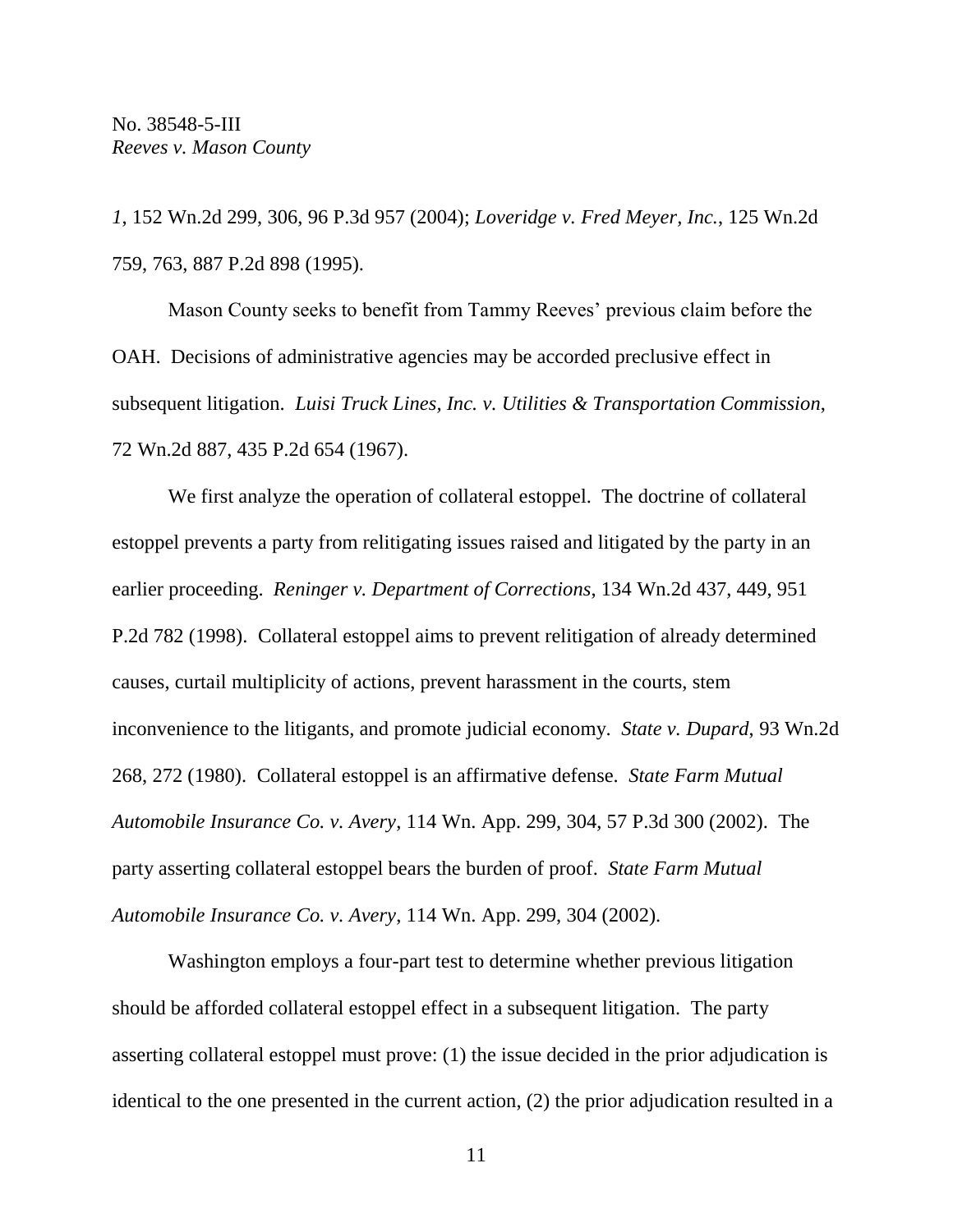final judgment on the merits, (3) the party against whom collateral estoppel is asserted was a party or in privity with a party to the prior adjudication, and (4) precluding relitigation of the issue will not work an injustice on the party against whom collateral estoppel is to be applied. *State v. Harrison*, 148 Wn.2d 550, 561, 61 P.3d 1104 (2003). We address only element one.

Collateral estoppel bars a litigation of an issue only in situations when the issue presented in the second proceeding is identical in all respects to an issue decided in the prior proceeding. *Standlee v. Smith*, 83 Wn.2d 405, 408, 518 P.2d 721 (1974); *Regan v. McLachlan*, 163 Wn. App. 171, 181, 257 P.3d 1122 (2011). The controlling facts and applicable legal rules must remain unchanged. *Regan v. McLachlan*, 163 Wn. App. 171, 181 (2011); *Standlee v. Smith*, 83 Wn.2d 405, 408 (1974). Collateral estoppel does not apply when a substantial difference in applicable legal standards differentiates otherwise identical issues even though the factual setting of both suits is the same. *Cloud v. Summers*, 98 Wn. App. 724, 730, 991 P.2d 1169 (1999).

In *Bortz v. Workers Compensation Appeals Board*, 656 A.2d 554 (Pa. Commw. Ct. 1995), *aff'd*, 546 Pa. 77, 683 A.2d 259 (1996), the reviewing court ruled that a predicate finding that a work-stoppage was a strike under the Pennsylvania Public Employee Relations Act did not collaterally estop litigation of that question in a later unemployment compensation proceeding. The different statutory schemes and purposes behind the public employee relations act and the unemployment compensation act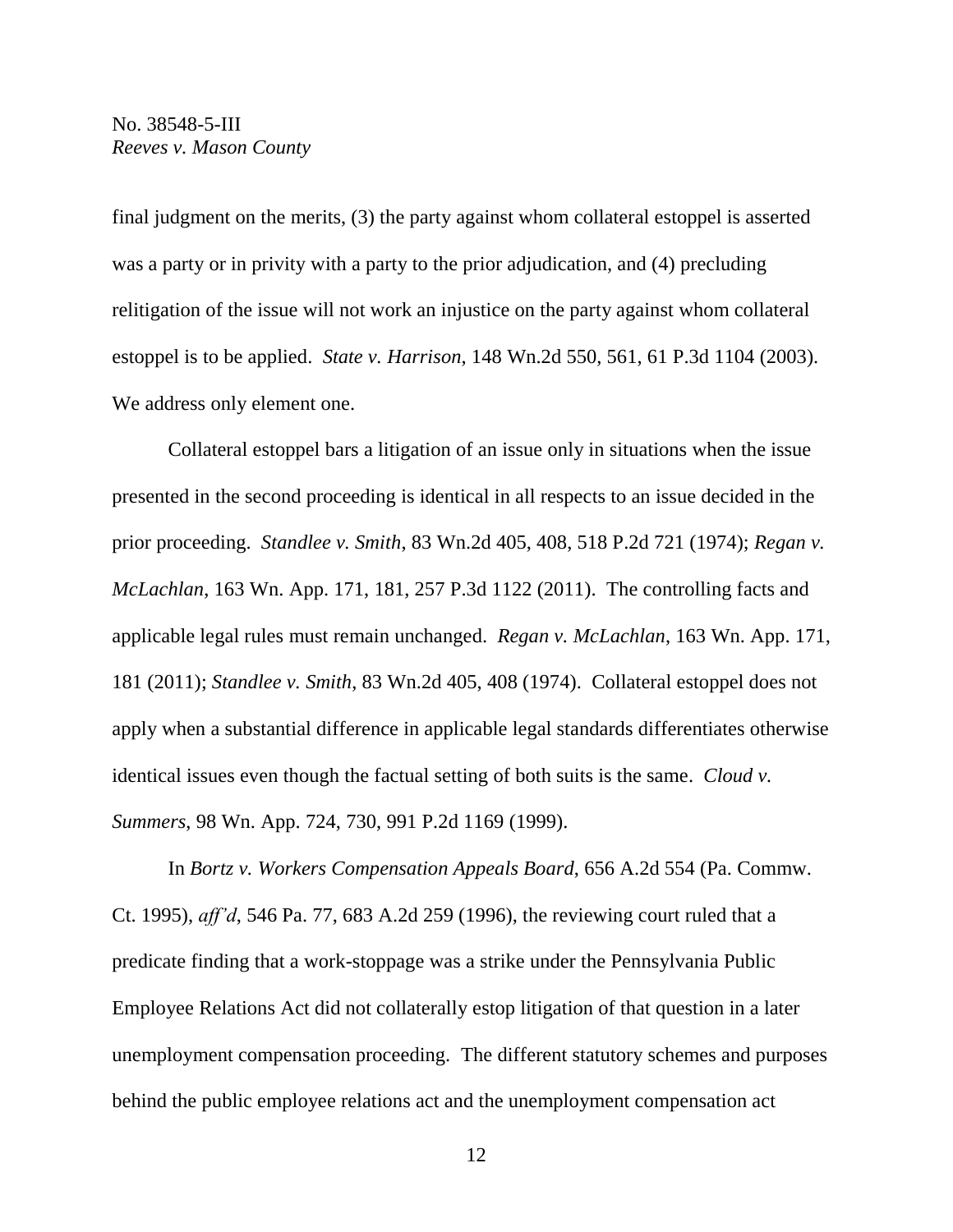rendered the issue as to any misconduct by the employee different. The court concluded that a finding on one statute should not preclude relitigation of an issue that arises under a completely different statute enacted for an entirely different purpose.

We rule that Mason County fails to show the issue decided in the OAH proceeding to be identical to the issue raised by Tammy Reeves' independent lawsuit. Reeves did not raise RCW 49.48.030 as a basis for an award of reasonable attorney fees and costs before the OAH, so she lacked a hearing or ruling on whether RCW 49.48.030 applies in her favor. ALJ Johnette Sullivan did not address the precise issue of whether RCW 49.48.030 afforded Reeves recovery. ALJ Sullivan addressed whether to award Reeves fees under a different statutory scheme, RCW 42.41.040, that addressed whistleblowing. RCW 49.48.030 seeks to benefit all employees owed wages. RCW 42.41.040 protects only whistleblowers from retaliation. Of course, if Tammy Reeves had sought fees under RCW 49.48.030, the outcome would likely be different.

Another distinction between the two attorney fees statutes compels denial of collateral estoppel. ALJ Johnette Sullivan held discretion under RCW 42.41.040 to award fees. RCW 49.48.030 requires an award of fee for any employee who recovers wages. Therefore, the two statutes entail different legal standards.

We would end our analysis of collateral estoppel here, but for Mason County also asserting res judicata. Two additional reasons oblige rejection of collateral estoppel to Tammy Reeves superior court standalone suit. These two reasons also lead to our later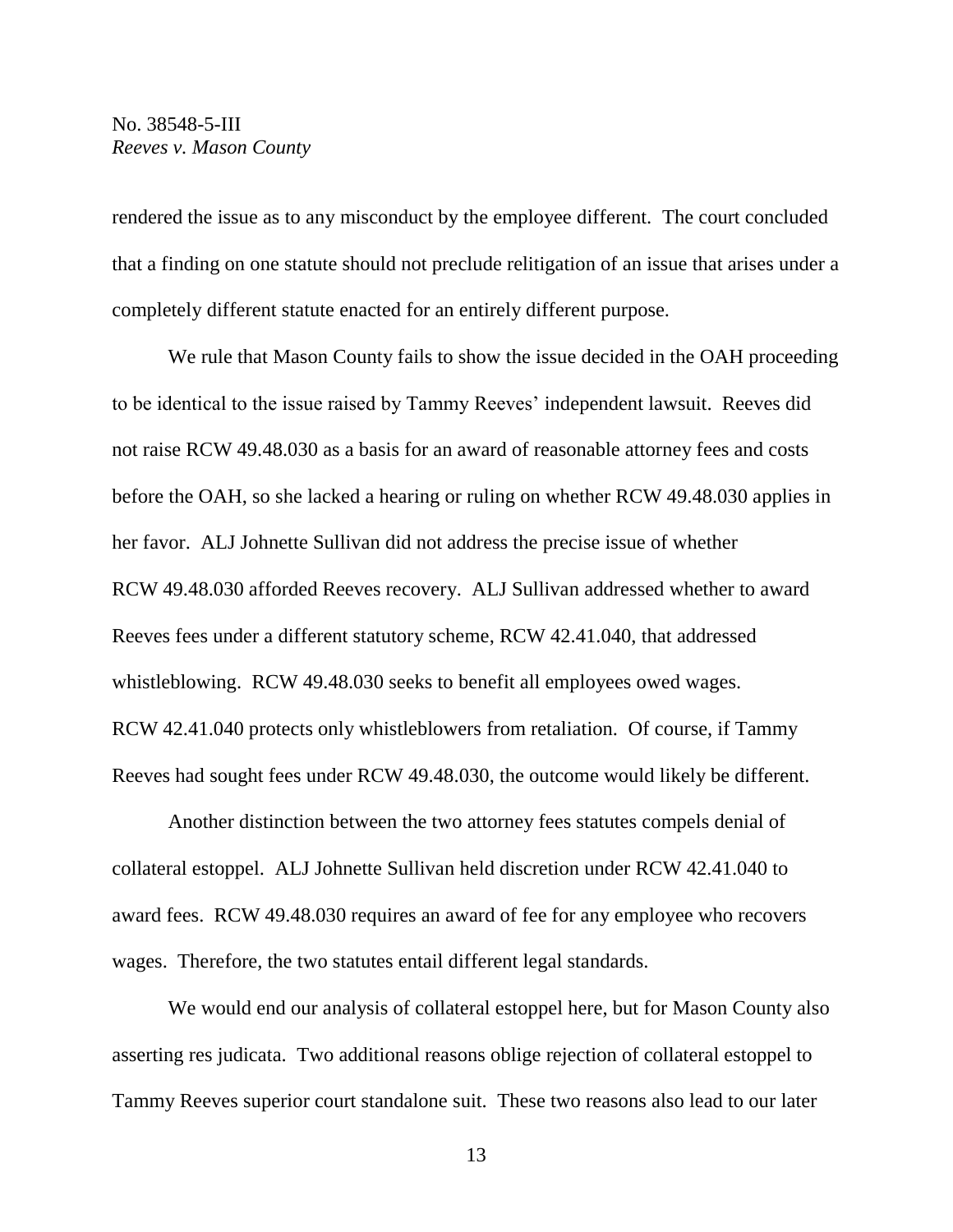rejection of res judicata. Courts may reject application of both legal doctrines for public policy reasons or because the purposes behind the tenets lack fulfillment under the circumstances.

Although element four of collateral estoppel references notions of injustice, the Washington Supreme Court distinguishes between justice as a reason to deny operation of the doctrine and public policy as the motivation behind rejecting application. *Sprague v. Spokane Valley Fire Department*, 189 Wn.2d 858, 903, 409 P.3d 160 (2018). Although public policy hopefully shadows justice, we may qualify or reject collateral estoppel when its application would contravene public policy regardless of identifying an injustice. *Weaver v. City of Everett*, 194 Wn.2d 464, 478, 450 P.3d 177 (2019); *State v. Vasquez*, 148 Wn.2d 303, 308-09, 59 P.3d 648 (2002); *State v. Dupard*, 93 Wn.2d 268, 275-76 (1980).

Mason County raises collateral estoppel in the context of an earlier administrative proceeding. Public policy considerations may apply with added force when a party seeks to employ collateral estoppel based on a previous administrative agency ruling. *Christensen v. Grant County Hospital District No. 1*, 152 Wn.2d 299, 308 (2004). Policy arguments have often been the deciding factor as to whether to apply collateral estoppel based on prior administrative determination. *Weaver v. City of Everett*, 194 Wn.2d 464, 478 (2019); *State v. Dupard*, 93 Wn.2d 268, 275-76 (1980).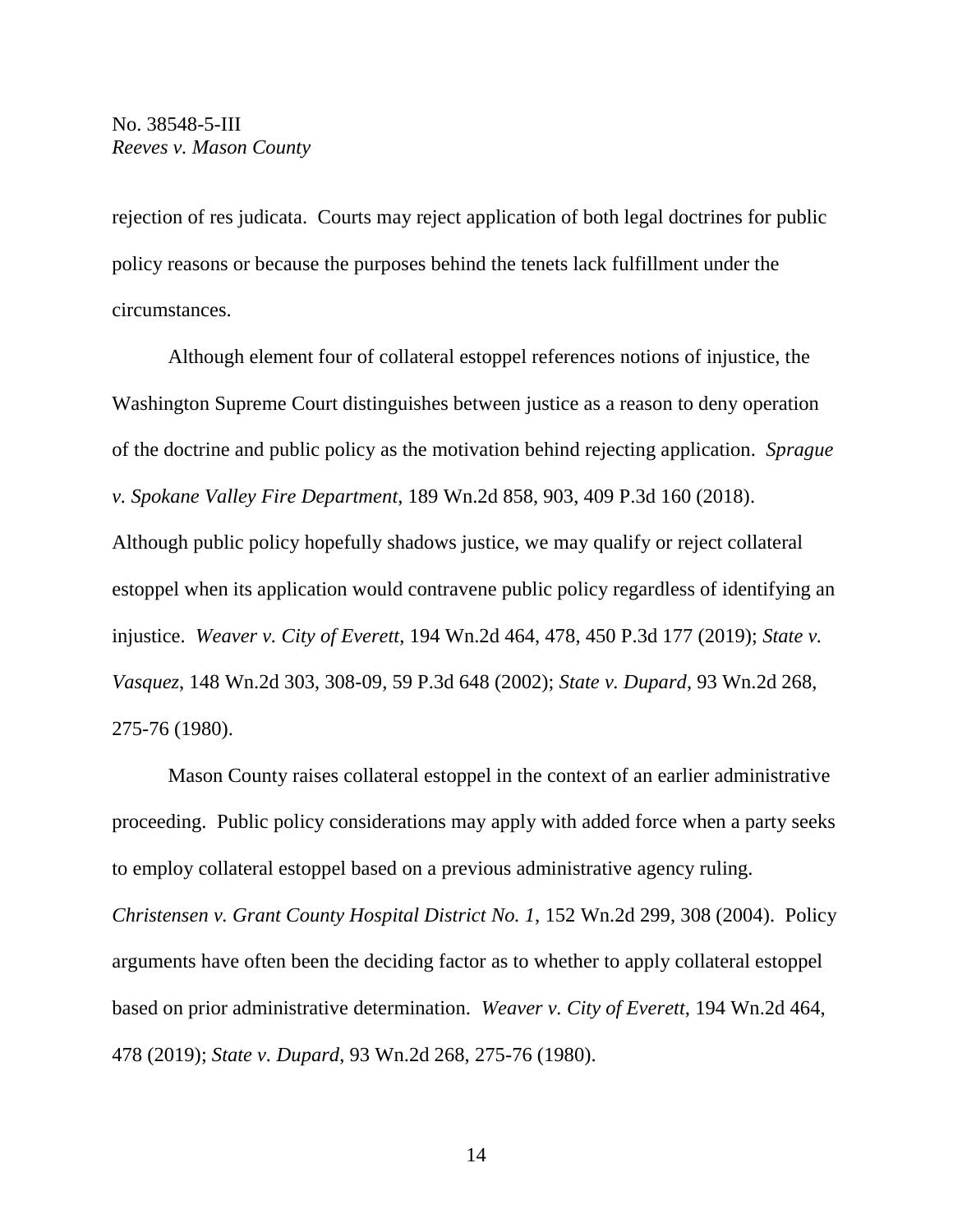In *Weaver v. City of Everett*, 194 Wn.2d 464 (2019), the Washington Supreme Court declined to apply collateral estoppel on public policy grounds. The substantial disparity of relief between Weaver's temporary and permanent disability claims kept Weaver from fully and vigorously litigating the issue at the temporary disability claim stage.

In *State v. Dupard*, the Supreme Court concluded that public policy considerations dictated rejection of collaterally estopping an issue previously determined by a parole board because the issue was more appropriately addressed to the criminal justice system. In *Sprague v. Spokane Valley Fire Department*, 189 Wn.2d 858 (2018), the state high court concluded that public policy considerations cut against collaterally estopping an issue previously determined by a county administrative commission because the issue implicated important constitutional questions.

Washington's rule rejecting collateral estoppel on public policy grounds conforms to the prevailing, if not unanimous, view. Collateral estoppel should be shunned when the public interest requires that relitigation not be foreclosed. *Roos v. Red*, 130 Cal. App. 4th 870, 30 Cal. Rptr. 3d 446 (2005); 46 AM. JUR. 2D *Judgments* § 469 (2022).

Courts reject collateral estoppel also on another basis. Collateral estoppel should not apply in circumstances when its purposes would not be served. *3D Const. and Development, LLC v. Old Standard Life Ins. Co.*, 2005 UT App. 307, 117 P.3d 1082, 1087 (2005); 46 AM. JUR. 2D *Judgments* § 469 (2022). We previously identified five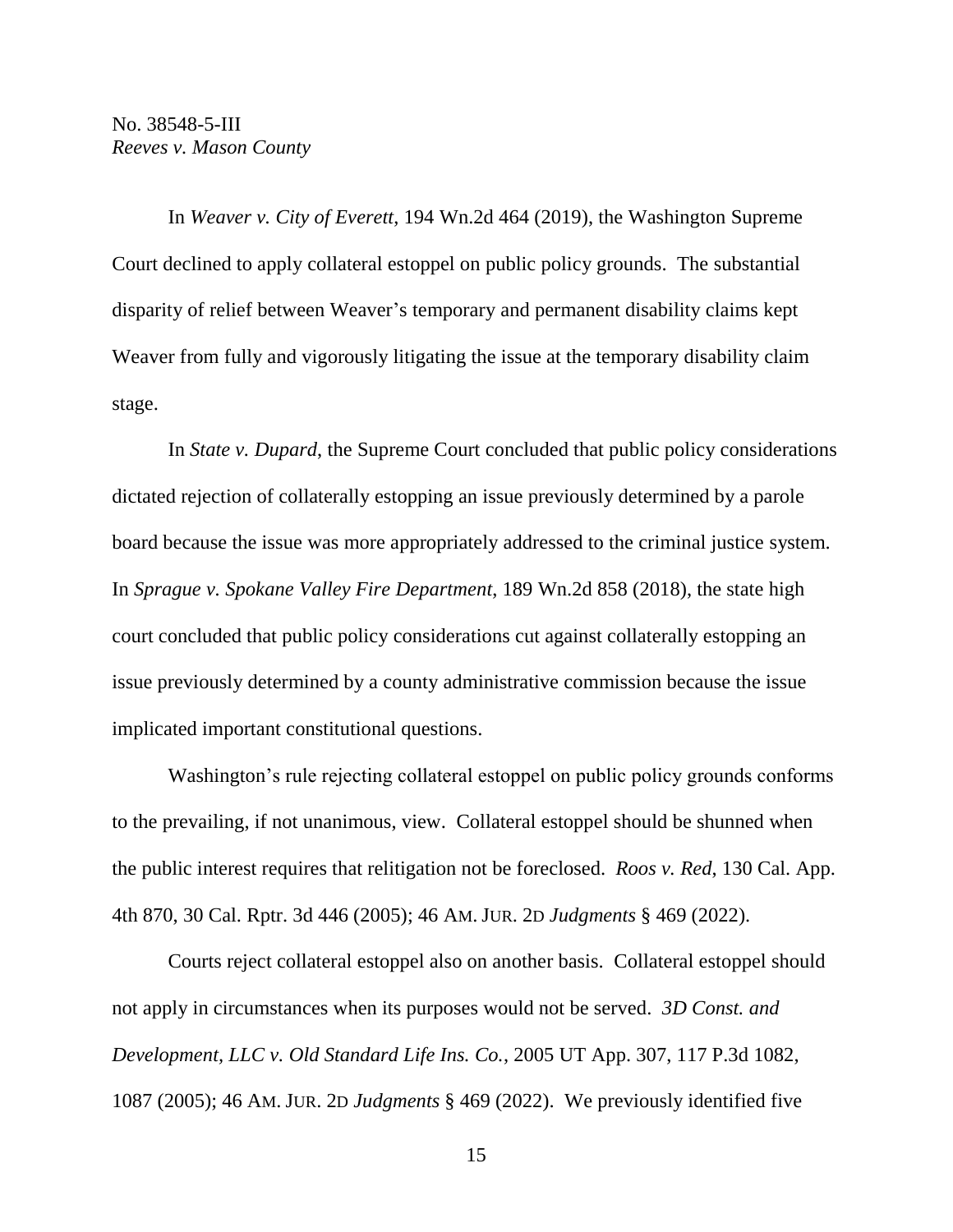rationales behind the tenet of collateral estoppel. We later test those justifications with the circumstances of Tammy Reeves' two proceedings. We also later address public policy reasons for rejecting collateral estoppel.

### Res Judicata

We move to the rules, elements, and purposes behind res judicata. Under Washington law, res judicata prohibits the relitigation of claims that were litigated or could have been litigated in a prior action. *Loveridge v. Fred Meyer, Inc.*, 125 Wn.2d 759, 763 (1995); *Pederson v. Potter*, 103 Wn. App. 62, 67, 11 P.3d 833 (2000). Every party should be afforded one, but not more than one, fair adjudication of his or her claim. *LeJeune v. Clallam County*, 64 Wn. App. 257, 266, 823 P.2d 1144 (1992). Washington courts consistently hold that a claimant may not split a single cause of action or claim because such a practice would lead to duplicitous suits and force a defendant to incur the cost and effort of defending multiple suits. *Landry v. Luscher*, 95 Wn. App. 779, 782, 976 P.2d 1274 (1999). This principle coincides with the general rule that, if an action is brought for part of a claim, a judgment obtained in the action precludes the plaintiff from bringing a second action for the residue of the claim. *Landry v. Luscher*, 95 Wn. App. 779, 782 (1999).

Under Washington law, for the doctrine of res judicata to apply, a prior judgment must have a concurrence of identity with a subsequent action in (1) subject matter, (2) cause of action, (3) persons and parties, and (4) the quality of the persons for or against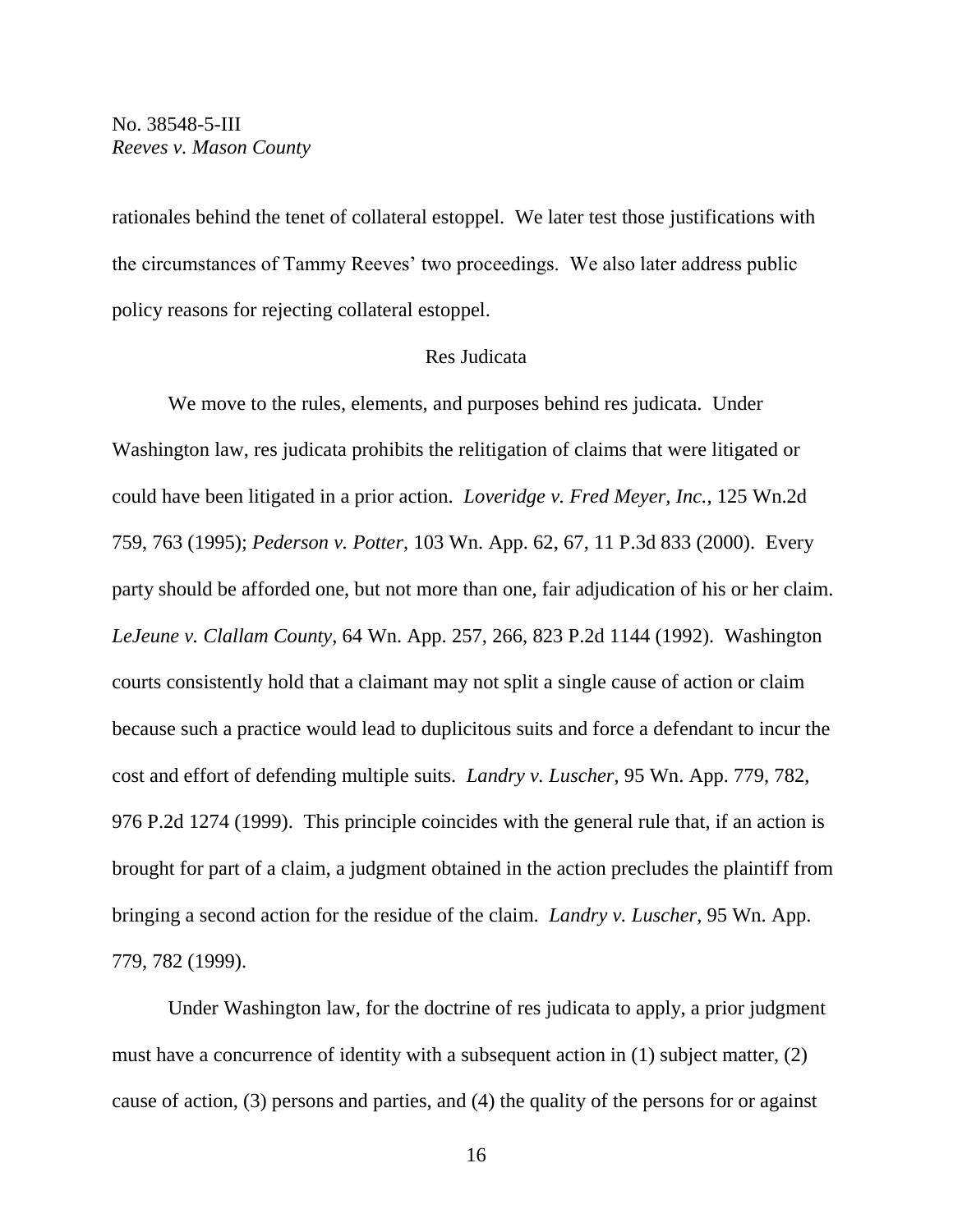whom the claim is made. *Rains v. State*, 100 Wn.2d 660, 663, 674 P.2d 165 (1983); *Eugster v. Washington State Bar Association*, 198 Wn. App. 758, 786, 397 P.3d 131 (2017). Res judicata also requires that the prior judgment be final. *Eugster v. Washington State Bar Association*, 198 Wn. App. 758, 786-87 (2017). On appeal, Reeves does not argue that Mason County failed to establish all of the traditional elements of res judicata.

Although Tammy Reeves did not assert RCW 49.48.030 before the OAH, no impediment prevented such a presentation. Assertion of RCW 49.48.030 coincided with Reeves request for all of her attorney fees incurred. Res judicata generally applies not only to bar claims previously litigated, but to every claim that could have been litigated at that time. *In re Marriage of Dicus*, 110 Wn. App. 347, 356, 40 P.3d 1185 (2002).

The purposes behind res judicata echo the goals behind collateral estoppel. Two decades ago, this court wrote concerning the purposes behind res judicata:

First, and most important, is the integrity of the legal system; a legal system that permits the litigation of the same claims again and again is hardly worthy of the name. There is no assurance that the second or third decision on a claim will be more reliable than the first. Second, is the element of finality and repose, both as a societal matter and as a matter affecting the successful litigant? Third parties, successors in interest, creditors, and other members of the commonality should be able to carry forward their affairs in reliance on a judgment duly entered. The successful party should not be subjected to the vexation and exhaustion of resources that repetitive litigation may entail. Thus, judicial resources are finite. The court should not be burdened by a party's desire for another chance, and perhaps yet another.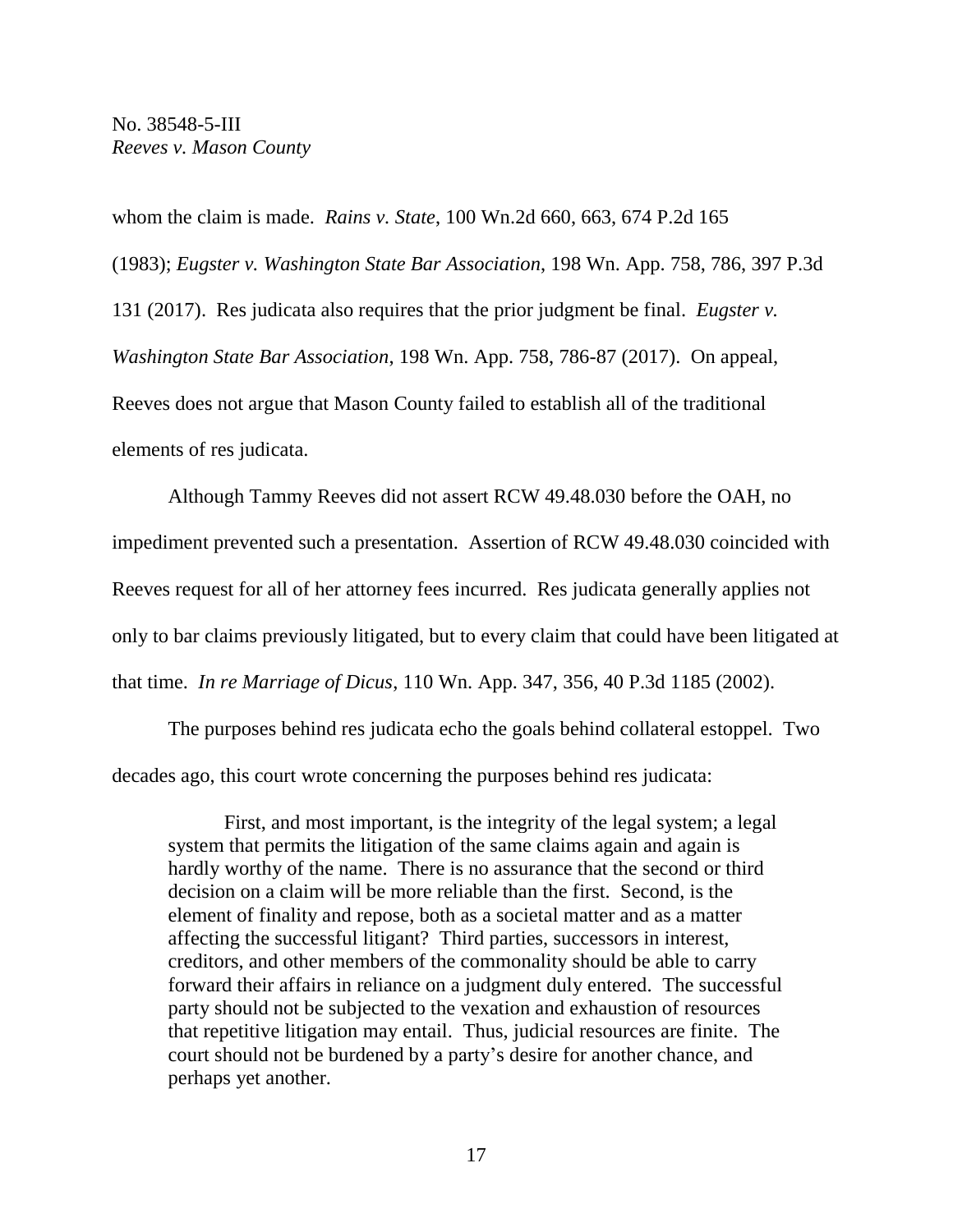*Pederson v. Potter*, 103 Wn. App. 62, 71 (2000) (quoting 14 LEWIS H. ORLAND & KARL B. TEGLAND, WASHINGTON PRACTICE: TRIAL PRACTICE CIVIL § 359 (1996) (footnotes omitted)).

Washington courts do not always apply res judicata even when the proponent of application fulfills all elements of the doctrine. Courts may reject the bar when the circumstances behind the case do not serve the doctrine's purposes. *La Societe Anonyme des Parfums le Galion v. Jean Patou, Inc.*, 495 F.2d 1265, 1276 (2d Cir. 1974); *In re Bridgestone/Firestone*, 286 S.W.3d 898, 905 (Tenn. Ct. App. 2008). Exceptions, based on important reasons of policy, can also preclude the doctrine's application. *Department of Ecology v. Acquavella*, 112 Wn. App. 729, 744, 51 P.3d 800 (2002); *In re Estate & Guardianship of Di Carlo's*, 3 Cal. 2d 225, 235, 44 P.2d 562 (1935). Under the public policy exception to the doctrine of res judicata, cities, who were parties to a prior declaratory judgment action in which the statutory term "prisoners of municipalities" was defined for purposes of calculating fees for housing municipal prisoners in county jail, were not barred from relitigating the definition of the statutory term because of the potential adverse impact on the public interest. *Mississippi County v. City of Blytheville*, 2018 Ark. 50, 538 S.W.3d 822, 828 (2018).

Synthesis of RCW 49.48.030 and Claim and Issue Preclusions

We now assess whether dismissing Tammy Reeves' independent suit for attorney fees serves the purposes behind collateral estoppel and res judicata. Those aims include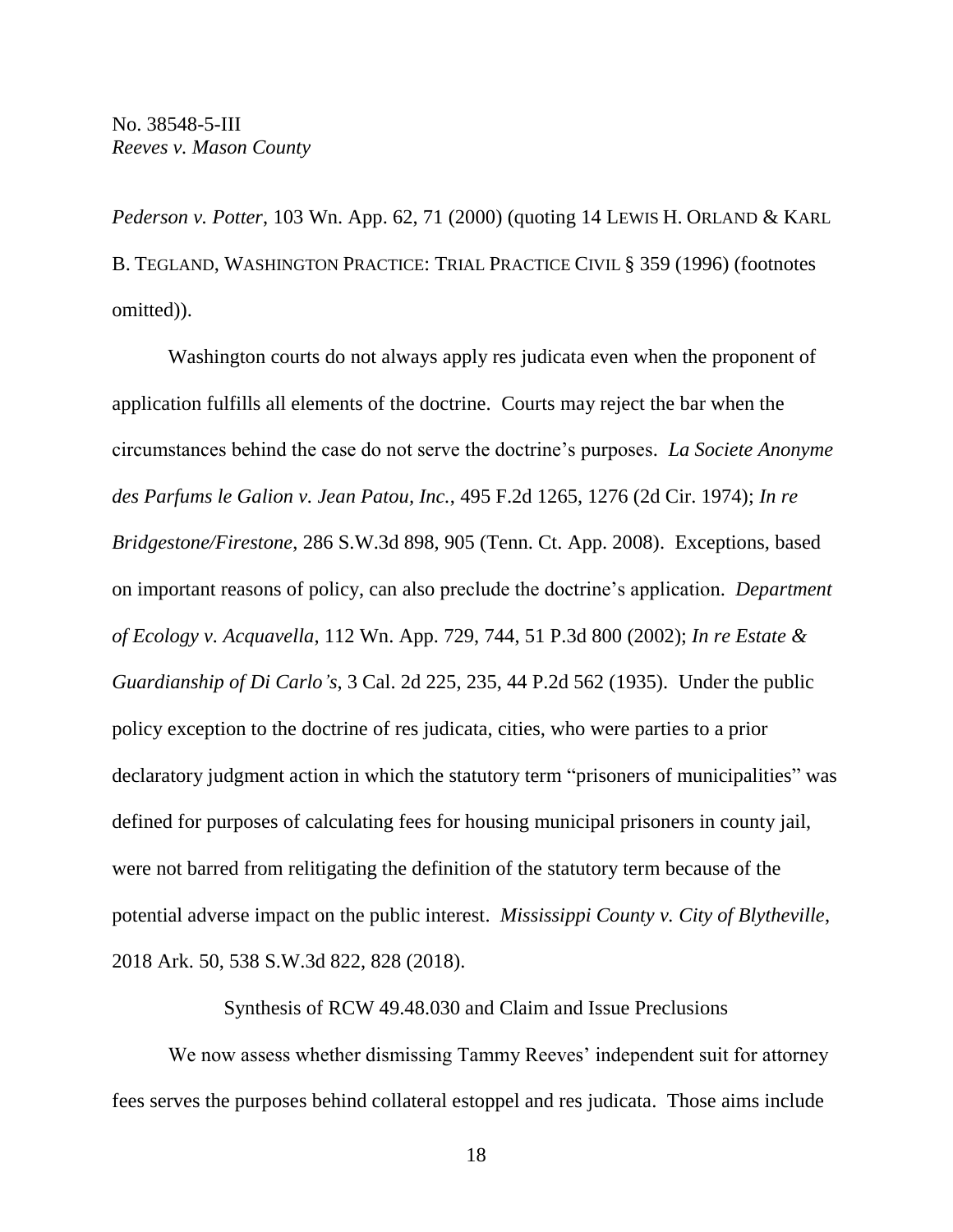finality, prevention of harassment in the courts, preclusion of inconvenience to the litigants, and judicial economy.

Mason County argues that Tammy Reeves could have appealed, to the superior court, ALJ Johnette Sullivan's decision denying in part Reeves' application for fees. Nevertheless, Mason County does not suggest that the filing of this separate lawsuit by Tammy Reeves was substantively different from Reeves' filing of an appeal from the OAH. Mason County does not argue it has been prejudiced by the filing of an independent suit, rather than an appeal. The parties would have incurred the same expense with an appeal. The superior court would have expended the same effort. This separate lawsuit has not exhausted more resources than an appeal would. Tammy Reeves has not engaged in repetitive litigation. She never before had litigated whether fees should be awarded under RCW 49.48.030.

Mason County does not identify any different procedure that would have transpired had Tammy Reeves filed an appeal rather than a standalone suit. Perhaps the only difference to an appeal would have been Tammy Reeves captioning her complaint as a notice of appeal. She likely would have paid the same filing fee.

In addition to resting our affirmation of the superior court on the basis that operation of res judicata and collateral estoppel does not fulfill the doctrines' goals, we also rest our decision on public policy. As already discerned, Washington prides itself in a hoary and vigorous public policy protecting employees and affording employees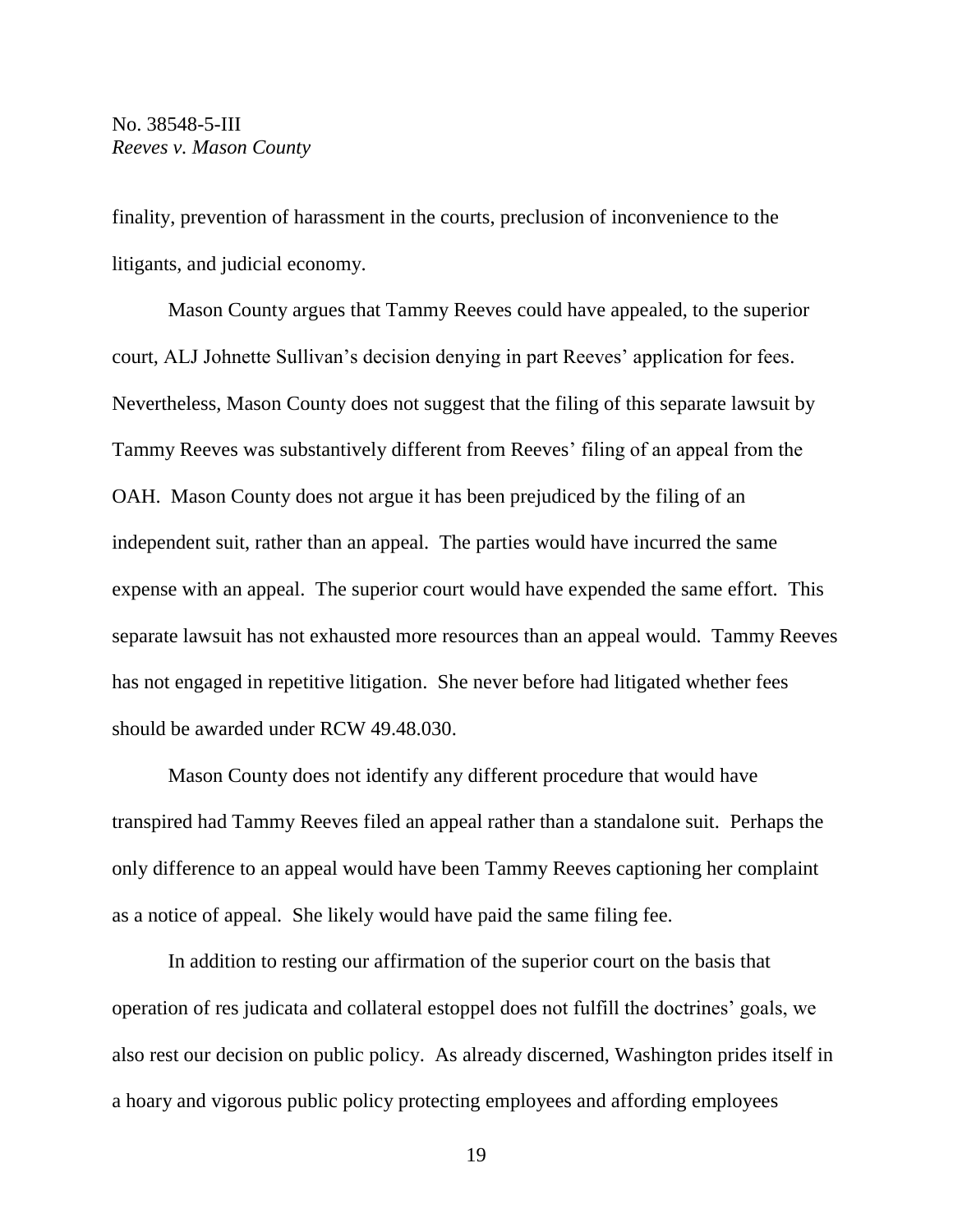recovery of attorney fees when they recover wages so that their wage recovery is not compromised.

We may resolve this appeal without discussing the two principal decisions, on which Tammy Reeves relies. We examine the cases anyway because of their reinforcement.

In *Arnold v. City of Seattle*, 185 Wn.2d 510 (2016), Seattle demoted Human Services Department Manager Georgiana Arnold for inadequately supervising an employee who embezzled city funds. Arnold disputed her demotion and appealed to the Seattle Civil Service Commission (Commission). The Commission reversed Arnold's demotion and ordered her reinstatement. Arnold requested attorney fees under RCW 49.48.030. The Commission denied her request on the basis that the Seattle Municipal Code provided no statutory authority for a hearing examiner to award attorney fees.

Georgiana Arnold did not appeal the Commission's denial of attorney fees. Instead, she filed suit, under RCW 49.48.030, against Seattle in superior court to recover her attorney fees incurred before the Commission. The superior court dismissed Arnold's case. On appeal to the Supreme Court, Seattle argued that Arnold was not entitled to attorney fees because the Commission had no authority to award the fees. The Supreme Court answered that Arnold, in her superior court action, did not request that the Commission grant fees, but instead for the superior court to award her fees. Seattle also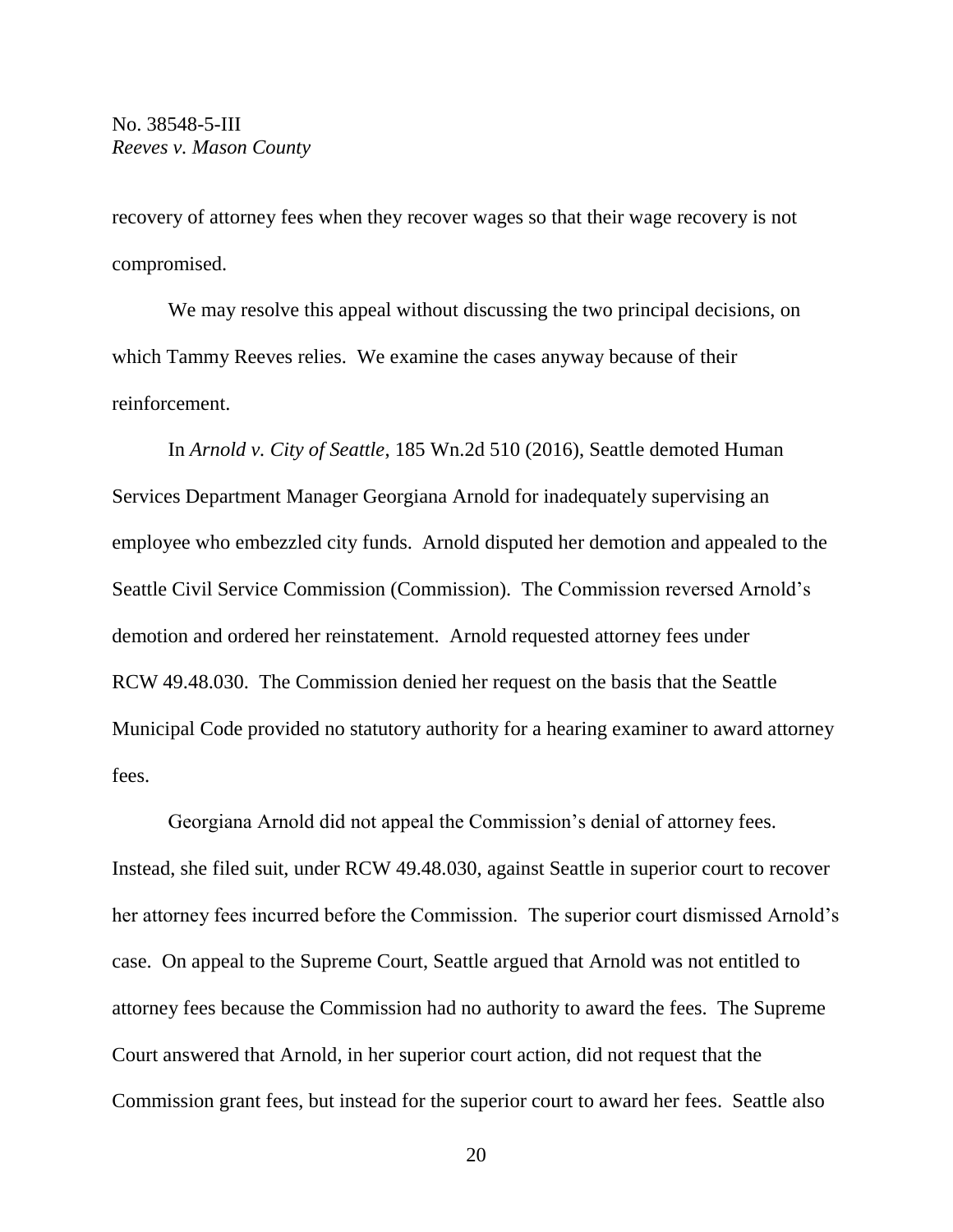argued that the Commission proceeding did not constitute an "action" within the meaning of RCW 49.48.030. The Supreme Court disagreed and held in favor of Arnold.

We recognize, as argued by Mason County, that Seattle did not contend that collateral estoppel or res judicata barred Georgiana Arnold's suit for recovery of fees because Arnold had already litigated the question before an administrative agency. Thus, the Washington Supreme Court did not directly address whether either of the doctrines bars an independent suit to recover attorney fees under RCW 49.48.030. We also recognize that, unlike the OAH in a whistleblower retaliation claim, the Commission lacked authority under its code to award the employee reasonable attorney fees because of a city code provision reading that the employee may be represented by an attorney only at her own expense. We also recognize that OAH granted Tammy Reeves partial fees incurred.

In response to Mason County's contentions, we emphasize that the Supreme Court, in *Arnold v. City of Seattle*, grounded its ruling on the strong remedial purpose behind RCW 49.48.030. The court reasoned that liberally interpreting the statute rendered a separate action to recover fees permissible. The Supreme Court relied on the earlier *Fire Fighters* decision for the proposition that attorney fees need not be recovered in the same action wherein the prevailing party incurred the fees. The statutory purpose of making an employee whole prevailed over the employer's economic interests.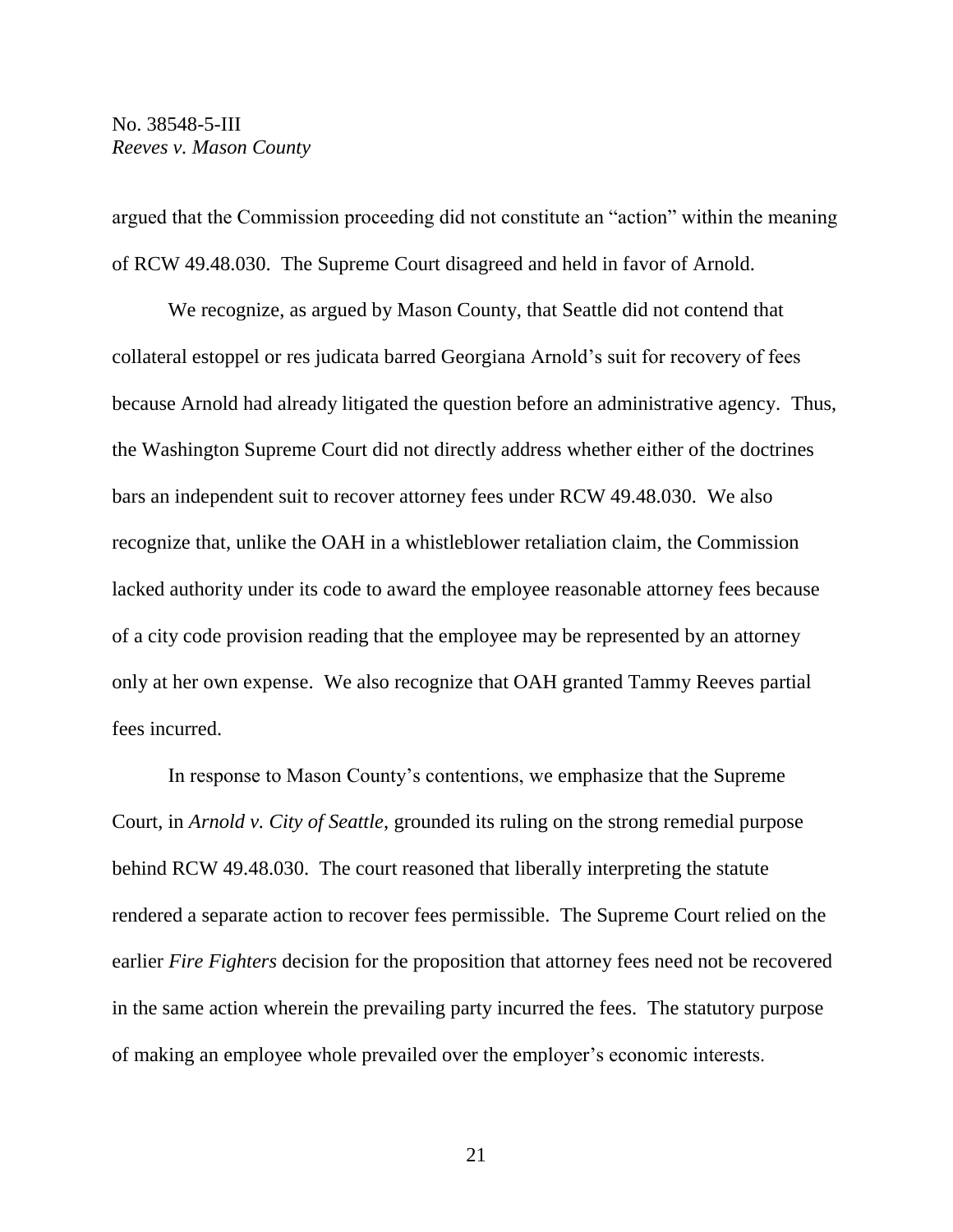In *International Association of Fire Fighters, Local 46 v. City of Everett*, the Supreme Court awarded attorney fees based on a complaint filed in court after a successful arbitration grievance. The court construed the word "action," within the meaning of RCW 49.48.030, contrary to the term's interpretation under other statutes because of the "strong policy" in favor of protecting workers. 146 Wn.2d at 35. The court also ruled that, based in part on the legislature's intent to protect workers, the employee could recover attorney fees in a standalone suit. A restrictive reading of the statute would conflict with a liberal construction of RCW 49.48.030.

Attorney Fees, Costs, and Sanctions on Appeal

Mason County requests costs incurred on appeal. Tammy Reeves seeks sanctions against Mason County and its attorneys for a frivolous appeal and dilatory conduct. Reeves also asks for an award of reasonable attorney fees and costs pursuant to the wage statute, RCW 49.48.030.

Because Mason County does not prevail on appeal, we deny the county costs. Because the Supreme Court has never addressed the application of collateral estoppel and res judicata in the context of RCW 49.48.030 and because of the merit behind Mason County's contentions, we find the county's appeal to be thoughtful, not frivolous. We award Tammy Reeves reasonable attorney fees and costs incurred on appeal, pursuant to RCW 49.48.030, but deny other sanctions.